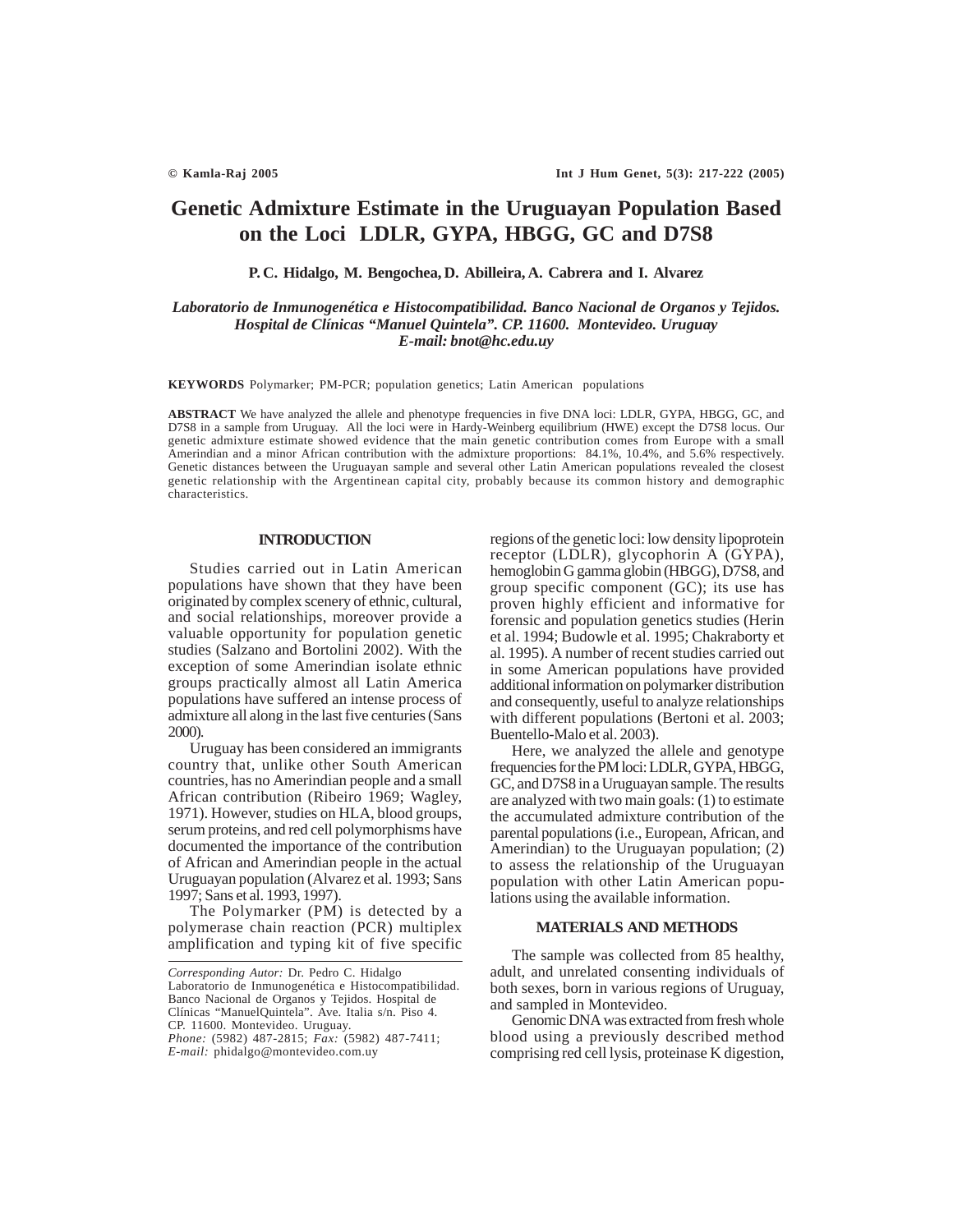salt extraction, and ethanol precipitation (Miller et al. 1988) with slight modifications. PCR amplification and typing for the systems LDLR, GYPA, HBGG, GC and D7S8 were carried out using the AmpliType® PM PCR Amplification and Typing Kit (Polymarker Multiplex; Applied Biosystems; Foster City, CA) according to the manufacturer's protocol.

The allele frequencies were calculated by the gene count method (Li 1976). Departures from Hardy-Weinberg equilibrium were tested by the chi-square test and by the heterozygote deficiency test (Rousset and Raymond 1995) using the software Genepop (v.3.4; Raymond and Rousset 1995). Unbiased expected heterozygosity for single loci and average heterozygosity were computed according to Nei (1987).

Admixture estimates were calculated by the method described by Elston (1971), using a trihybrid model. The gene frequencies for the parental populations were calculated as an unweighted average from European, African, and Amerindian samples. The parental gene frequencies, and their sources, are listed in the Appendix.

Estimates of Nei´s standard genetic distances (Nei 1972) were computed to compare the Uruguayan sample with other American populations in which the PM allele frequencies were available. The selected populations share common historical patterns, as well as comparable parental contributions regarding its origins (European, Amerindian, African). The available populations were: four African-derived: Costa Rican Afro-Caribbeans (Morales et al. 2001), Haití ( Peterson et al. 2000), French Antilles (Peterson et al. 2000), and Brazilian Mulattoes (Soares-Viera et al. 2003); five heterogeneous samples of South American populations: Brazilian Whites (Soares-Viera et al. 2003), Chilean (Jorquera and Budowle 1998), Argentinean (Padula et al. 1996), Colombian (Castillo et al. 1996), and Uruguayan (this paper); three samples from North and Central America: Mexico City (Peterson et al. 2000), Nicaraguan (Morera et al. 2001), Costa Rican (Morales et al. 2001); three admixed Mexican Native Indian populations: Mixteca-Alta, Mixteca-Baja, and Nahuas-Xochimilco (Buentello-Malo et al. 2003 ). US Blacks (Peterson et al. 2000), and two samples of Hispanics from United States (West and East) (Bertoni et al. 2003) were also included as references. The neighborjoining method (NJ) was used to display the matrix of pairwise distance (Saitou and Nei 1987). The PHYLIP (v.3.5c; Felsenstein 1993) package of programs was employed to construct phylogenetic trees from the distance matrices. We used the programs GENDIST, SEQBOOT and then run NEIGHBORN. The consensus tree was built with CONSENSUS program.

## **RESULTS**

Table 1 shows the phenotypes, allele frequencies, and unbiased expected heterozygosity of the studied loci. Departures from the Hardy-Weinberg genetic equilibrium at the single locus level were not statistically significant, with the only exception of locus D7S8 in which we also found a significant departure from Hardy-Weinberg expectation when the heterozygote deficiency test was applied ( $p = 0.028$ ). When all the five loci were analyzed with the multi-locus test for the Hardy Weinberg expectation for heterozygote deficit (Rousset and Raymond 1995), no detectable deviation was observed (p  $= 0.1237 \pm 0.0045$ ). Unbiased expected heterozygosity ranged from 0.4595 (D7S8) to 0.6155 (GC).Overall average heterozygosity showed a slightly high level with a value of 0.5125.

Table 2 presents the estimated admixture proportion of European, African and Amerindian genes in our sample. We obtained a strong global presence of 84.1% genes from European, followed by the Amerindian component ( 10.4%), and a minor African contribution (5.6%). We obtained an equivalent result by using Chakraborty´s identity method (Chakraborty, 1985) (Table 2).

Nei's (1972) pairwise genetic distance matrix is presented in Table 3, showing the relationship of different American populations. The greatest separate the African derived and non-African derived American populations (Table 3). The distances among South American populations were consistently low. Brazilian whites and Chileans show the shortest distance, whereas Colombians and Uruguayans show the highest distance. To visualized the affinity between the studied populations the consensus NJ tree was drawn (Fig.1). The tree shows two main clusters, whereas African derived populations are distinctly separated from the other samples. Uruguay and Argentine show share single cluster and are distintively different from other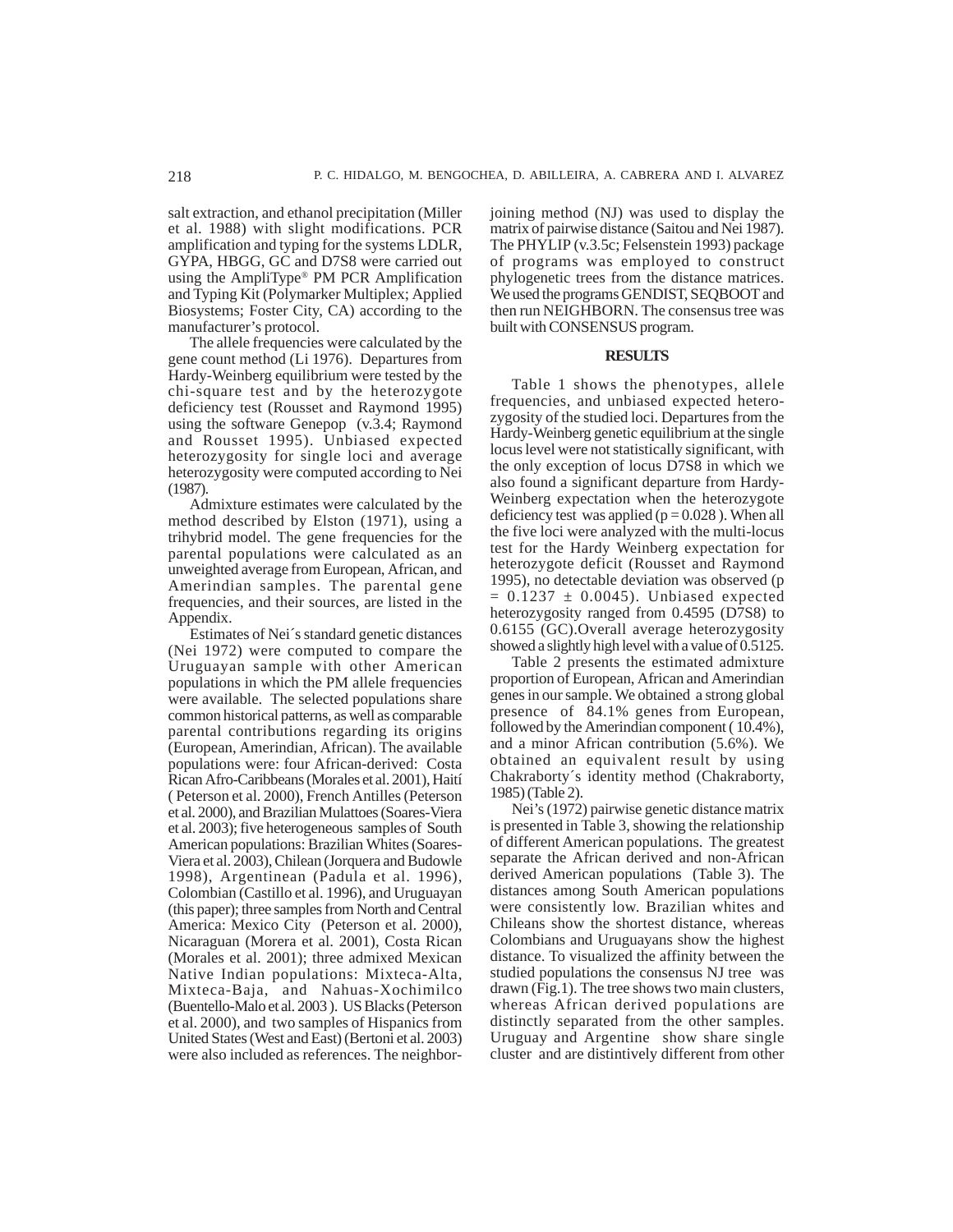| System                  | Phenotype | <i>Observed</i><br>frequency | Expected<br>frequency | $Chi-$      | square | d.f.         | $\boldsymbol{P}$ | HT <sup>1</sup> |
|-------------------------|-----------|------------------------------|-----------------------|-------------|--------|--------------|------------------|-----------------|
| LDLR                    |           |                              |                       |             |        |              |                  |                 |
|                         | $A - A$   | 14                           | 11.893                |             |        |              |                  |                 |
| $N = 80$                | $A-B$     | 34                           | 38.214                |             |        |              |                  |                 |
|                         | $B - B$   | 32                           | 29.893                |             | 0.986  | $\mathbf{1}$ | 0.321            | 0.223           |
| <b>GYPA</b>             |           |                              |                       |             |        |              |                  |                 |
|                         | $A - A$   | 32                           | 32.929                |             |        |              |                  |                 |
| $N = 85$                | $A-B$     | 42                           | 40.142                |             |        |              |                  |                 |
|                         | $B - B$   | 11                           | 11.929                |             | 0.185  | $\mathbf{1}$ | 0.667            | 0.745           |
| <b>HBGG</b>             |           |                              |                       |             |        |              |                  |                 |
|                         | $A - A$   | 16                           | 15.982                |             |        |              |                  |                 |
|                         | $A-B$     | 39                           | 38.970                |             |        |              |                  |                 |
| $N = 85$                | $A-C$     | 3                            | 3.065                 |             |        |              |                  |                 |
|                         | $B-B$     | 23                           | 23.172                |             |        |              |                  |                 |
|                         | $B-C$     | $\overline{4}$               | 3.686                 |             |        |              |                  |                 |
|                         | $C-C$     | $\theta$                     | .124                  |             | 0.154  | 3            | 0.985            | 0.587           |
| D7SB                    |           |                              |                       |             |        |              |                  |                 |
|                         | $A - A$   | 40                           | 35.473                |             |        |              |                  |                 |
| $N = 85$                | $A - B$   | 30                           | 39.053                |             |        |              |                  |                 |
|                         | $B-B$     | 15                           | 10.473                |             | 4.633  | $\mathbf{1}$ | $0.031*$         | $0.028*$        |
| GC1                     |           |                              |                       |             |        |              |                  |                 |
|                         | $A - A$   | 12                           | 10.473                |             |        |              |                  |                 |
|                         | $A-B$     | 10                           | 9.586                 |             |        |              |                  |                 |
| $N = 85$                | $A-C$     | 26                           | 29.467                |             |        |              |                  |                 |
|                         | $B-B$     | $\mathfrak{2}$               | 2.077                 |             |        |              |                  |                 |
|                         | $B-C$     | 13                           | 13.260                |             |        |              |                  |                 |
|                         | $C-C$     | 22                           | 20.136                |             | 0.829  | 3            | 0.843            | 0.276           |
|                         |           |                              |                       |             |        | Locus        |                  |                 |
|                         |           | <b>LDLR</b>                  |                       | <b>GYPA</b> |        | <b>HBGG</b>  | D7SB             | GC              |
| Allele                  |           |                              |                       |             |        |              |                  |                 |
| $\boldsymbol{A}$        |           | 0.3875                       |                       | 0.6245      |        | 0.4353       | 0.6471           | 0.3529          |
| $\cal B$                |           | 0.6135                       |                       | 0.3765      |        | 0.5235       | 0.3529           | 0.1588          |
| $\mathcal{C}_{0}^{(n)}$ |           |                              |                       | 0.4883      |        |              |                  |                 |
|                         |           | 0.0412                       |                       |             |        |              |                  |                 |

Unbiased 0.4777 0.4723 0.5379 0.4595 0.6155 Observed 0.4250 0.4941 0.5412 0.3529 0.5765

| Table 1: Phenotypes and allele frequencies at five loci. |  |  |  |  |
|----------------------------------------------------------|--|--|--|--|
|                                                          |  |  |  |  |

<sup>1</sup>HT: p values heterozygote deficiency test;  $*{\rm p} < 0.05$ 

*Heterozygosity*

Latin American populations. A second cluster consists in three subclusters: Chile and Brazilian whites integrated one of them, Nicaragua and Mixteca Alta (Mexico) integrated the second one, and the third one includes three Mexican samples, Colombians, admixed population of Costa Rica, and US Hispanics from the West of the country. Interestingly, US Hispanic from the West and from the East was always placed in separate cluster.

#### **DISCUSSION**

Our admixture estimates similar to the ones reported for Montevideo (92% European, 7% African, and 1% Amerindian contributions), and **Table 2: Admixture estimates in the Uruguayan sample.**

| Method                         | Estimated proportion of parental contribution |                                                 |            |  |  |  |  |  |  |  |
|--------------------------------|-----------------------------------------------|-------------------------------------------------|------------|--|--|--|--|--|--|--|
|                                | European                                      | African                                         | Amerindian |  |  |  |  |  |  |  |
| Elston<br>(1971)               | 0.841                                         | 0.0536                                          | 0.104      |  |  |  |  |  |  |  |
| Chakra-<br>borty<br>$(1986)^1$ |                                               | $0.870\pm0.026$ $0.027\pm0.010$ $0.103\pm0.030$ |            |  |  |  |  |  |  |  |

 $1R^2 = 0.992$ 

intermediate between them and the ones for the northeast of the country (65%, 15%, and 20% respectively) based on blood groups, serum proteins and red cell polymorphisms (Sans et al. 1997). However, African admixture is slightly lower in our estimation. The differences among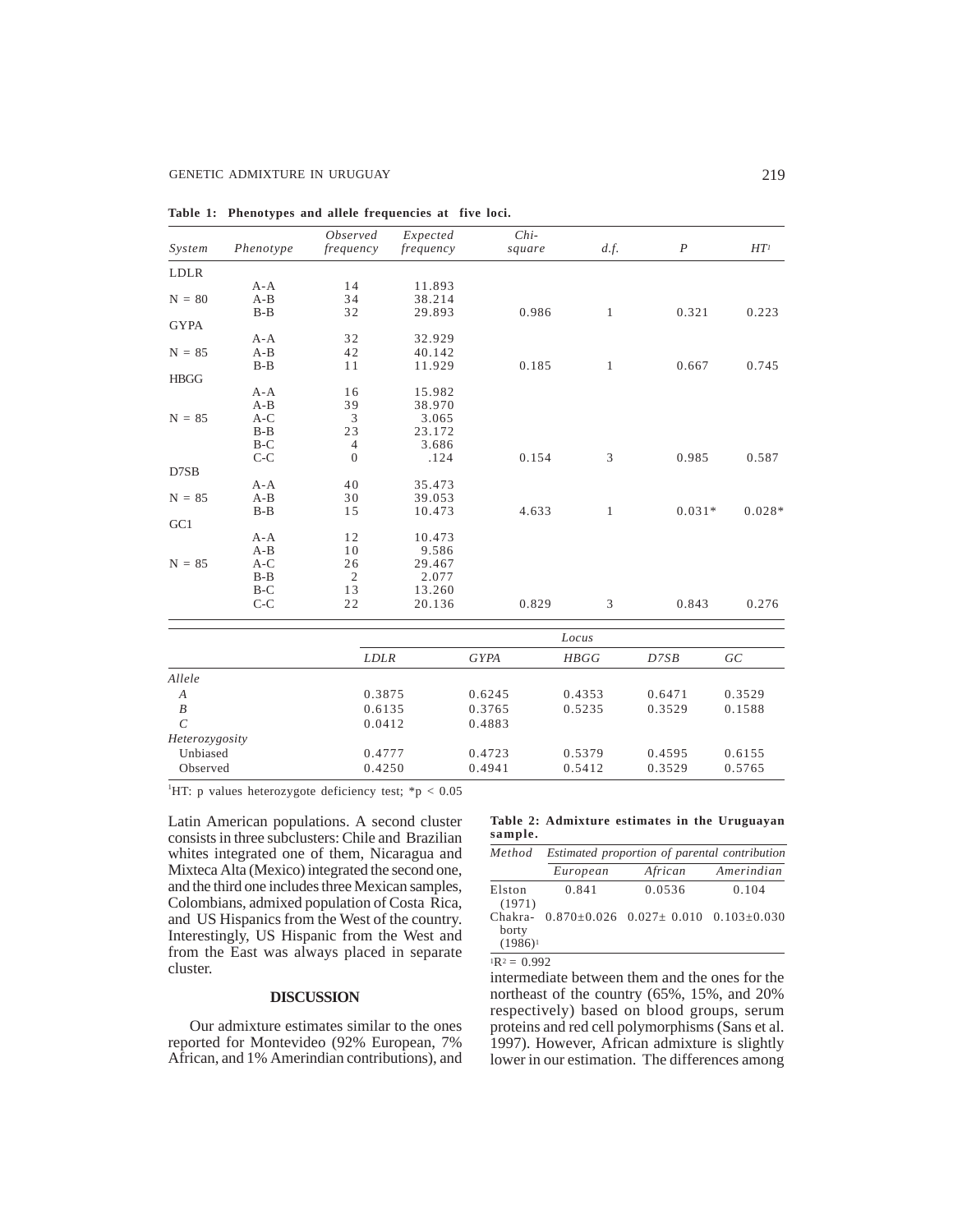**Table 3: Nei´s genetic distances.**

|               | (1)   | (2)   | (3)   | (4)   | (5)   | (6)   | (7)                 | (8)   | (9)   | (10)  | (11)  | (12)  | (13)  | (14)  | (15)  | (16)  | (17)  |
|---------------|-------|-------|-------|-------|-------|-------|---------------------|-------|-------|-------|-------|-------|-------|-------|-------|-------|-------|
| <b>HAITI</b>  | 0.021 |       |       |       |       |       |                     |       |       |       |       |       |       |       |       |       |       |
| <b>AFUS</b>   | 0.007 | 0.005 |       |       |       |       |                     |       |       |       |       |       |       |       |       |       |       |
| <b>AFROCR</b> | 0.036 | 0.099 | 0.068 |       |       |       |                     |       |       |       |       |       |       |       |       |       |       |
| <b>BRMUL</b>  | 0.045 | 0.123 | 0.085 | 0.005 |       |       |                     |       |       |       |       |       |       |       |       |       |       |
| <b>MXA</b>    | 0.093 | 0.180 | 0.140 | 0.027 | 0.030 |       |                     |       |       |       |       |       |       |       |       |       |       |
| <b>MXB</b>    | 0.075 | 0.176 | 0.127 | 0.023 | 0.011 | 0.020 |                     |       |       |       |       |       |       |       |       |       |       |
| NXO           | 0.129 | 0.252 | 0.196 | 0.044 | 0.036 | 0.013 | 0.012               |       |       |       |       |       |       |       |       |       |       |
| <b>NICA</b>   | 0.077 | 0.172 | 0.126 | 0.029 | 0.020 | 0.013 | 0.007               | 0.014 |       |       |       |       |       |       |       |       |       |
| <b>HUSE</b>   | 0.075 | 0.175 | 0.127 | 0.013 | 0.008 | 0.017 | 0.006               | 0.014 | 0.012 |       |       |       |       |       |       |       |       |
| <b>HUSW</b>   | 0.093 | 0.195 | 0.146 | 0.021 | 0.020 | 0.009 | 0.013               | 0.010 | 0.010 | 0.006 |       |       |       |       |       |       |       |
| <b>MXC</b>    | 0.111 | 0.220 | 0.164 | 0.034 | 0.033 | 0.020 | 0.025               | 0.021 | 0.020 | 0.012 | 0.013 |       |       |       |       |       |       |
| <b>ADMCR</b>  | 0.109 | 0.227 | 0.168 | 0.031 | 0.022 | 0.017 | 0.010               | 0.010 | 0.010 | 0.007 | 0.004 | 0.011 |       |       |       |       |       |
| <b>CHI</b>    | 0.132 | 0.267 | 0.200 | 0.047 | 0.028 | 0.034 | $0.012 \quad 0.015$ |       | 0.017 | 0.012 | 0.017 | 0.018 | 0.005 |       |       |       |       |
| COL           | 0.145 | 0.279 | 0.215 | 0.052 | 0.038 | 0.022 | 0.014               | 0.007 | 0.015 | 0.018 | 0.011 | 0.026 | 0.005 | 0.007 |       |       |       |
| <b>BRW</b>    | 0.106 | 0.225 | 0.167 | 0.029 | 0.015 | 0.032 | $0.010 \quad 0.018$ |       | 0.018 | 0.005 | 0.015 | 0.016 | 0.008 | 0.004 | 0.016 |       |       |
| <b>URU</b>    | 0.095 | 0.212 | 0.157 | 0.032 | 0.021 | 0.047 | 0.015               | 0.024 | 0.027 | 0.010 | 0.019 | 0.031 | 0.017 | 0.018 | 0.026 | 0.011 |       |
| ARG           | 0.100 | 0.213 | 0.162 | 0.025 | 0.017 | 0.026 | $0.010 \quad 0.010$ |       | 0.020 | 0.005 | 0.011 | 0.023 | 0.012 | 0.015 | 0.017 | 0.008 | 0.005 |

1) ANTFR: French Antilles; 2) HAITI; 3) AFUS: US Blacks; 4) AFROCR: Costa Rica Afro-Caribbean; 5) BRMUL: Brazilian Mulattoes; 6) MXA: Mixteca-Alta; 7) MXB: Mixteca-Baja; 8) NXO:Nahuas-Xochimilco; 9) NICA: Nicaragua; 10) HUSE: US Hispanics Eastern; 11) HUSW:US Hispanics Western; 12) MXC: Mexico City; 13) ADMCR: Costa Rica admixed; 14) CHI: Chile; 15) COL: Colombia; 16) BRW: Brazilian Whites; 17) URU:Uruguay; 18)ARG:Argentine;



**Fig.1. Consensus Neighbor-Joining tree from the Nei´s distances.**

AFROUS: US Blacks; ANTFR: French Antilles; AFROCR: Costa Rica Afro-Caribbean; BRMUL: Brazilian Mulattoes; HUSE: US Hispanics Eastern; NICA: Nicaragua; MXB: Mixteca-Baja; ADMCR: Costa Rica admixed; HUSW: US Hispanics Western; MXC: Mexico City; MXA: Mixteca Alta; COL: Colombia; NXO: Nahuas-Xochimilco; BRW: Brazilian Whites; CHI: Chile;

ARG:Argentine; URU: Uruguay.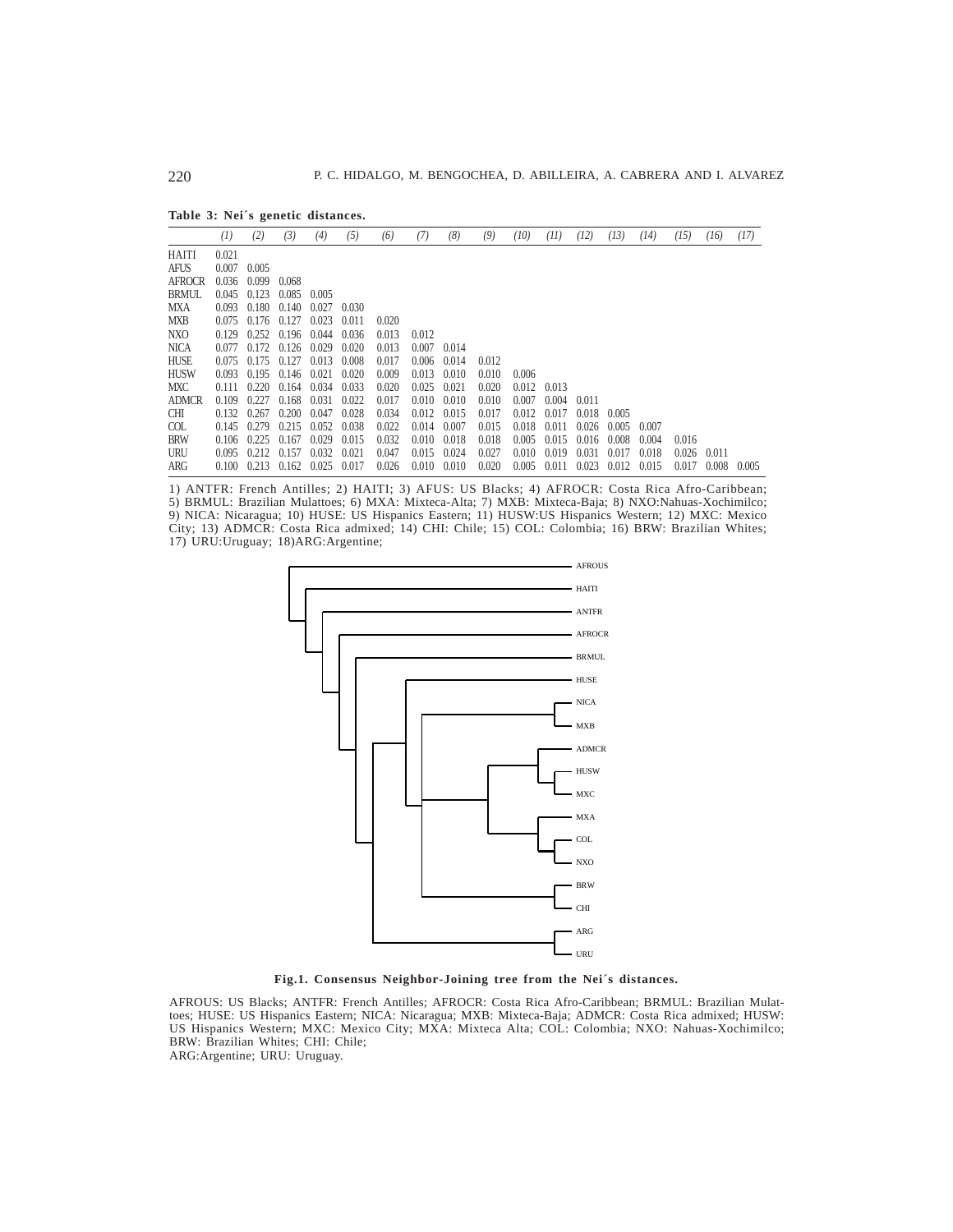the samples, admixture estimation methods, parental selection, and genetic markers used, make clear that direct comparisons between these studies warrant caution. Our results suggest that the Uruguayan population present a moderate admixture level with a predominant European parental contribution and a more modest Amerindian and African parental contributions. Then, the data support an admixture trihybrid model modulated by the European migration waves occurred in the last century (Oddone 1966).

Some further comments should be made on the NJ tree in Figure 1. In this tree is evident the relationship between Uruguay and the sample from Argentine (Buenos Aires). Both regions have a common immigrant background with an important Spanish and Italian components (Oddone 1966) Moreover, our results are not surprising if we considering that, the population of the densely populated city of Buenos Aires and surrounding areas, show an African contribution between 3,5 and 7%, and Amerindian contribution between 14 and 33% (López-Camelo et al. 1996, Avena et al. 1999, 2001). In general, the Uruguayan population genetic make up is similar to other admixed urban Latin American populations, with a predominant European-derived component.

The Uruguayan-Argentinean cluster is separated to the other cluster that deserve our attention, formed by Chileans, Brazilian whites, Colombians, Costa Ricans, US Hispanics from the West, and 4 Mexican populations. This cluster denotes the Amerindian contribution, greater in those areas (Sans 2000). US Hispanics from the East is also in this cluster but a little more distant, probably indicating more African contribution (Bertoni et al. 2003) African-derived populations do not clusterize and are beyond the others. Moreover, the results of the frequencies of the alleles studied here clearly demonstrate a significant heterogeneity among the populations of Latin American in agreement with the different regional proportions of the European, Amerindian and African parental contributions to the admixture process for each American country. All the Latin American populations analyzed are far away of having a homogeneous ethnic composition, and none of them is free of gene flow and admixture effects. This study illustrate the genetic heterogeneity present in the Latin American populations, for

that reason, in the context of genetic epidemiology, future studies related to disease risk factors will need to address a research design that subdivides the population using genetic parameters (Chakraborty et al. 1999).

### **ACKNOWLEDGMENTS**

Thanks are expressed to Mónica Sans for their invaluable commetaries.

#### **REFERENCES**

- Alvarez I, Sans M, Toledo R, Sosa M, Bengochea M, Salzano FM 1993. HLA gene and haplotype frequencies in Uruguay. *Int J Antropol*, **8**:163-168.
- Avena S, Goicochea A, Rey JA, Agosti JC, Carnese FR 1999. Análisis de la participación del componente indígena en una muestra hospitalaria de la ciudad de Buenos Aires. *Rev Argentina Antropol Biol*, **2**: 211- 225.
- Avena S, Goicochea A, Dugoujon JM, Rey J, Slepoy A, Dejean C, Carnese FR 2001. Mezcla génica en la población de la región metropolitana de Buenos Aires. *Rev Argentina Antropol Biol*, **3**: 45.
- Bertoni B, Budowle B, Sans M, Barton SA, Chakraborty R 2003. Admixture in hispanic : Distribution of ancestral population contributions in the continental United States. *Hum Biol*, **75**:1-11.
- Budowle B, Lindsey JA, De Cou JA, Koons BW, Giusti AM, Comey CT 1995. Validation and population studies of the loci LDLR, GYPA, HBGG, D7S8, and GC (PM loci), and HLA-DQ alpha using a multiplex amplification and typing procedure. *J Forensic Sci*, **40**:45-54.
- Buentello-Malo L, Peñalosa-Espinosa RI, Loeza F, Salamanca-Gómez F, Cerda-Flores RM 2003. Genetic structure of seven Mexican indigenous populations based on five Polymarker loci. *Am J Hum Biol*, **15**:23-28.
- Castillo MJ, Paredes M, Peñuela C, Bustos I, Jimenez M, Galindo, A 1996. Determination of the allele and genotype frequencies of loci HLA-DQA1, LDLR, GYPA, HBGG, D7S8 and GC in Bogota - Colombia. *Adv Forensic Haemogenet*, **6**: 503-505.
- Chakraborty R 1985. Gene identity in racial hybrids and estimation of admixture rates. In: Y Ahuja and JV Neel (Eds.): *Genetics Microdifferentiation in Human and Other Animal Populations*. Delhi, India: Indian Anthropological Association, Delhi University Anthropology Department, pp. 171-180.
- Chakraborty R, Jin L, Zhong Y, Deka R 1995. Intraand inter-population variation at VNRT short tandem repeat and polymarker loci and their implications in forensic and paternity analysis. In: *Proceedings of the 5th. Internationla Symposium on Human Identification 1994*. Promega Corporation: Madison, Wisconsin, pp. 29-41.
- Chakraborty B, Fernández-Esquer ME, Chakraborty R 1999. Is being Hispanic a risk factor for non-insulin dependent diabetes mellitus (NIDDM)? *Etnh. Dis*. **9**: 278-283.
- Elston RC 1971. The estimation of admixture in racial